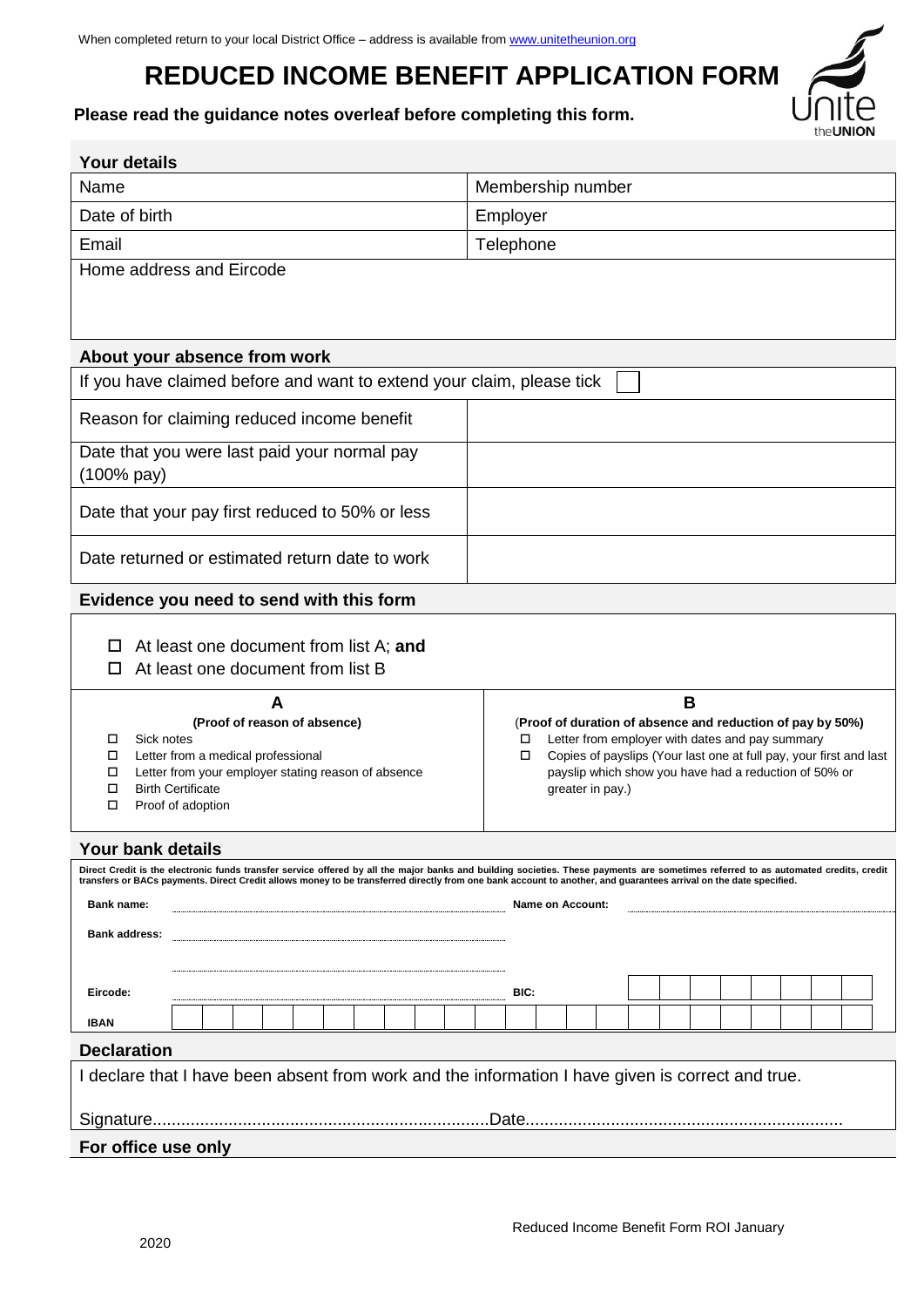| Date processed | Amount      |
|----------------|-------------|
| Processed by   | Date period |

## **Reduced Income Benefit rates table**

| <b>Membership type</b>   | <b>Weekly membership</b><br>subscription rates | <b>Reduced Income Benefit</b><br><b>Weekly rate</b> | Amount per day of absence<br>(We pay 5 out of 7 days in a<br>week) |
|--------------------------|------------------------------------------------|-----------------------------------------------------|--------------------------------------------------------------------|
| <b>Full Time</b>         | €4.20                                          | €0.65                                               | €0.71                                                              |
| Part Time                | €2.45                                          | €0.65                                               | £0.36                                                              |
| Low Pay                  | €2.65                                          | €0.65                                               | €0.40                                                              |
| Apprentice Year 1        | €0.90                                          | €0.65                                               | €0.05                                                              |
| <b>Apprentice Year 2</b> | €1.77                                          | €0.65                                               | €0.22                                                              |
| Apprentice Year 3        | €2.58                                          | €0.65                                               | €0.39                                                              |
| Apprentice Year 4        | €3.40                                          | €0.65                                               | €0.55                                                              |

### **What is Reduced Income Benefit?**

Reduced Income Benefit is a set amount per day for members who have been absent from work, but still employed, and their gross taxable income has been reduced by 50% or more or more or you are only in receipt of SSP or SMP. The benefit payable is the difference between the Basic level of subscription based on your membership type indicated in the table above (excluding additional benefits and branch funds) and €0.65 per week. Qualifying members receive the relevant daily rate which is based on 5 days in a working week, minus a 7 day qualification period.

## **Do you qualify?**

A policy and guidance document is available online.

You can claim this benefit if:

- you are employed; and
- you have been absent from work for longer than 7 days due to ill health, injury, maternity leave, paternity leave, adoption leave, shared parental leave, careers break, sabbatical, carer's leave or extended bereavement; and
- your gross taxable pay has been reduced by 50% or more or if you are only in receipt of SSP (Statutory Sick Pay) or SMP (Statutory Maternity Pay); and
- you have paid for a membership type (listed in the table above) for at least 13 weeks before the start of your absence; and
- your membership is not in arrears or lapsed.

### **Guidance Notes**

- Reduced Income Benefit cannot be claimed for the same period as any sickness or parental leave benefits. Enhanced members should claim sickness or parental leave benefits first and then immediately start a claim for Reduced income benefit if they qualify.
- Reduced Income Benefit can be claimed for past absences within 52 weeks from date of application and up to 3 months into the future. Where future absences are expected to last for longer than 3 months, i.e. maternity leave or due to serious illness or injury, Unite will pay you a lump sum in advance based on the calculations in the table above, up to a maximum of three months. You will receive this every 3 months and will only need to apply once if you have the appropriate documentation.
- If you are unemployed or retired please contact your local office and request to join a Back to Work, Community or Retired Member Plus membership scale for just €0.65 a week.
- Payment will be made into your bank account. We do not send cheques.

### **Data Protection**

All the data and information that we request is necessary for us to administrate and assess your eligibility for reduced income benefit, to keep our database as accurate and up to date as possible and allows us to contact you should there be an issue with your benefit application. For details as to how Unite will process your data please see Unite